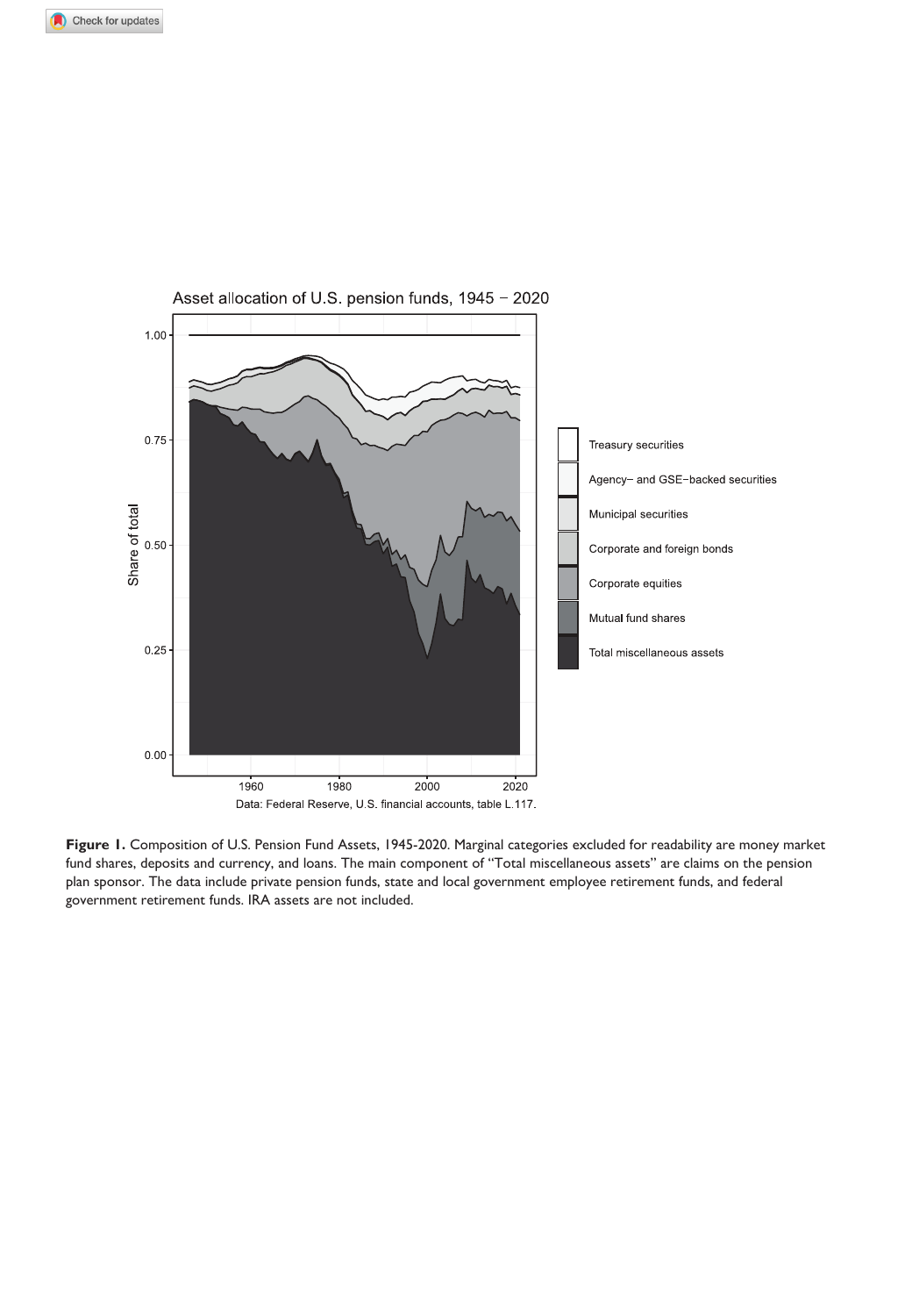#### **106221**<br>Article by an MPIfG researcher

Benjamin Braun: Fueling Financialization: The Economic Consequences of Funded Pensions. In: New Labor Forum 31(1), 70-79 (2022). Sage Publications The original publication is available at the publisher's web site: https://doi.org/10.1177/10957960211062218

# **Fueling Financialization: The Economic Consequences of Funded Pensions**

New Labor Forum 2022, Vol. 31(1) 70–79  $\circ$   $\circ$ 

Article reuse guidelines: Copyright © 2021, The Murphy Institute, CUNY School of Labor and Urban Studies [sagepub.com/journals-permissions](https://us.sagepub.com/en-us/journals-permissions)  DOI: 10.1177/10957960211062218 [journals.sagepub.com/home/nlf](https://journals.sagepub.com/home/nlf)

# **Benjamin Braun1**

#### **Keywords**

pension funds, financialization, asset manager capitalism, capital stewardship, labor's capital

The financial sector, whether measured by its total assets or its value-added share of gross domestic product (GDP), has never been a more formidable force in the U.S. economy. The upswing in financialization since the 1970s has coincided with the steady accumulation of longterm retirement savings and their consolidation in institutional capital pools. Pension fund demand for high-yield, long-term financial claims has acted as a catalyst for financialization, understood as the reorganization of ownership relations and economic activity in ways that serve the needs of institutional capital pools. In the driver's seat of this reorganization sits a financial sector whose primary function has shifted from financing investment to preserving wealth, along with a shift in institutional form from banks to asset managers. Under this "asset manager capitalism," the dominant figures on Wall Street are no longer the CEOs of the big banks but figures such as Larry Fink or Stephen Schwarzman, the CEOs of BlackRock and Blackstone, respectively. Asset managers' power is most visible vis-à-vis listed corporations—that is, in corporate governance—but it reaches much further. Closely held companies, residential real estate, infrastructure, land there is no sector that asset managers have not made accessible for financial capital and where they do not exercise substantial structural power, often through outright control.<sup>1</sup>

For labor, the consequences of financialization and the rise of asset manager capitalism have been dire. Countless empirical studies have documented correlations between various measures of financialization, such as payouts to shareholders, and various measures of income and wealth inequality, such as wages.<sup>2</sup> At the same time, ever since Peter Drucker's warning of the coming of "pension fund socialism" was countered by Jeremy Rifkin and Randy Barber's positive vision of labor's capital as an instrument of labor power, the latter has gripped the imagination of scholars and labor organizers.<sup>3</sup> Indeed, the past two decades have seen an impressive increase in pro-worker activism by public-sector and multi-employer, collectively bargained plans known as Taft-Hartley pension funds, and a lively debate is taking place about the prospects for "capital stewardship" to deliver results for U.S. workers.<sup>4</sup> In this context, I argue that the ongoing debate about meso-level prospects for labor's capital under-appreciates the macro-level consequences of U.S. funded pensions as the world's single most consequential financializing force over the past half-century.

# *Standing at \$35 trillion in 2021. . . U.S. pension assets account for 62 percent of global pension assets. This money has fueled the growth of the asset management sector . . .*

My intention is not to blame global financialization on U.S. labor. The rise of funded pensions is a multi-causal, global phenomenon.5 Rather, my purpose is to place funded pension systems and their institutional capital pools where they belong—at the center of the history of financialization and asset manager

**Corresponding Author:** Benjamin Braun, [bb@mpifg.de](mailto:bb@mpifg.de)

<sup>1</sup> Max Planck Institute for the Study of Societies, Cologne, **Germany**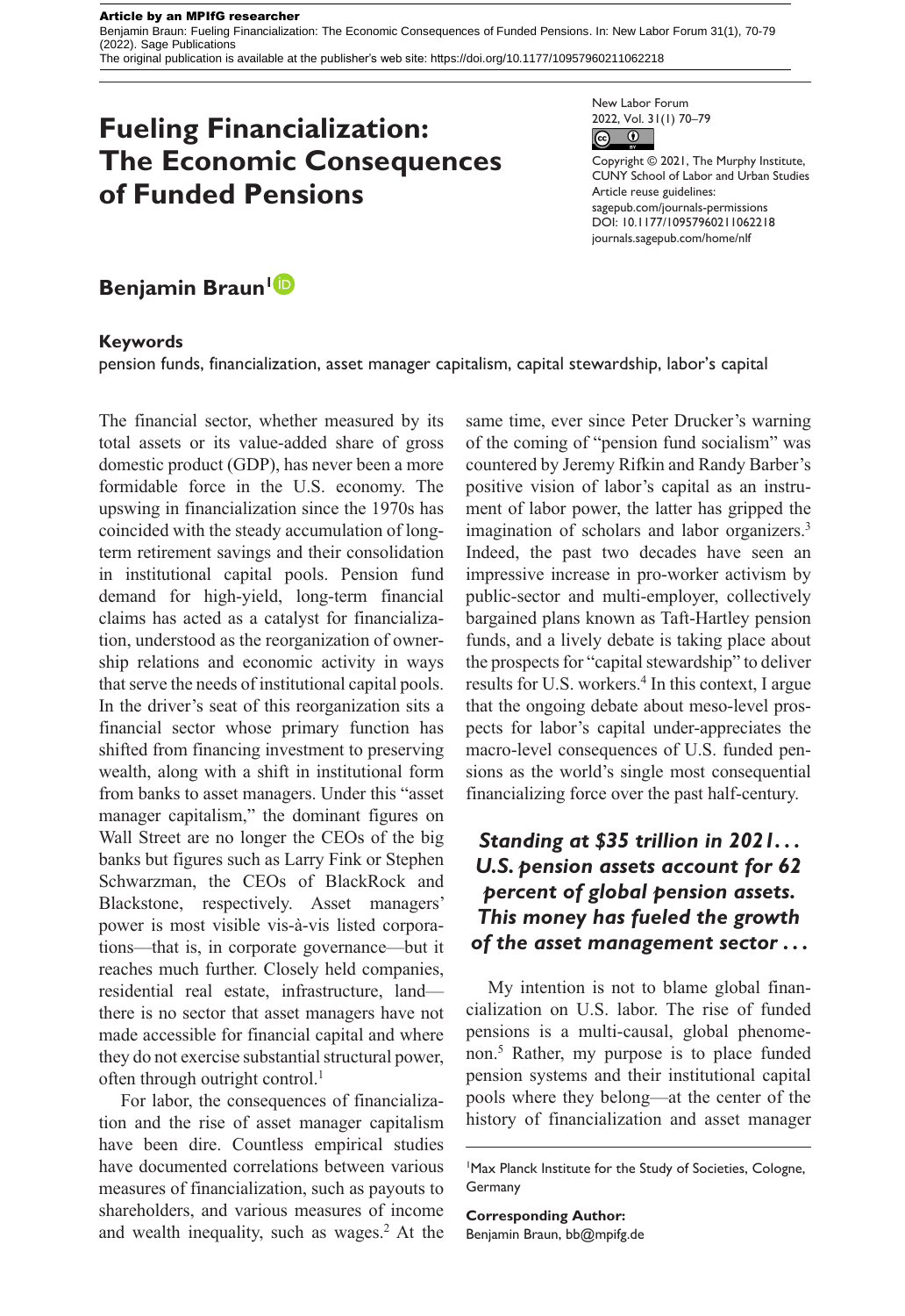

**Figure 2.** Retirement assets and their importance for the mutual fund sector. *Source.* Investment Company Institute, U.S. Retirement Market, second quarter 2021. *Note.* Roughly, one-third of total retirement assets are invested in mutual fund shares. Panel C shows that that third accounts for more than 50 percent of the mutual fund sector's assets under management.  $DC =$  defined contribution;  $DB =$  defined benefit.

capitalism. Standing at \$35 trillion in 2021 (see Figure 2, panel A), U.S. pension assets account for 62 percent of global pension assets.<sup>6</sup> For almost half a century, this money has fueled the growth of the asset management sector, which in many countries has actively lobbied for pension privatization.<sup>7</sup> When pension fund activism brought corporate governance reform, corporations' quest for shareholder value brought workplace fissuring and wage stagnation.8 When pension funds pushed into real estate assets for better returns, private equity firms delivered by raising rents and evicting those that could not pay.<sup>9</sup>

The argument is thus directed not against specific pension fund investment practices but against funded pensions *tout court*. The alternative is a pay-as-you-go (PAYGO) system that redistributes money from the young to the old, at a fraction of the cost of the pension-assetmanagement complex, and without demanddepressing, financializing consequences. This alternative may seem utopian today. However, creating the conditions for labor-friendly stewardship of labor's capital is just as ambitious a project. Short of a Promethean overhaul of the macro-financial architecture—think re-regulation and public banking—labor-friendly capital stewardship is bound to remain a Sisyphean task. $10$ 

#### **Financialization**

Financialization in the United States has been explained as the result of the exhaustion of the Fordist growth model. Competition in international trade, de-industrialization, and disinflationary policies all put pressure on political actors to liberalize finance so that newly created credit could substitute for stagnating wage income and sustain aggregated demand.<sup>11</sup> However, as historians Fernand Braudel and Giovanni Arrighi have argued, financialization has been a recurring feature of capitalist development. It tends to be driven by a slowdown of accumulation that makes reinvesting profits in immobile productive capital relatively less attractive to capitalists, who instead seek returns from liquid financial claims.<sup>12</sup>

Taking as given a certain level of national income, there are three scenarios under which households will want to increase their savings rate. The first scenario is demographic change. The combination of increasing life expectancy and declining birthrates causes people to set aside more money today, partly because their post-retirement life will be longer, partly because slowing population growth depresses yields.<sup>13</sup> The second scenario is income concentration. Since the wealthy consume a smaller share of their income, channeling more income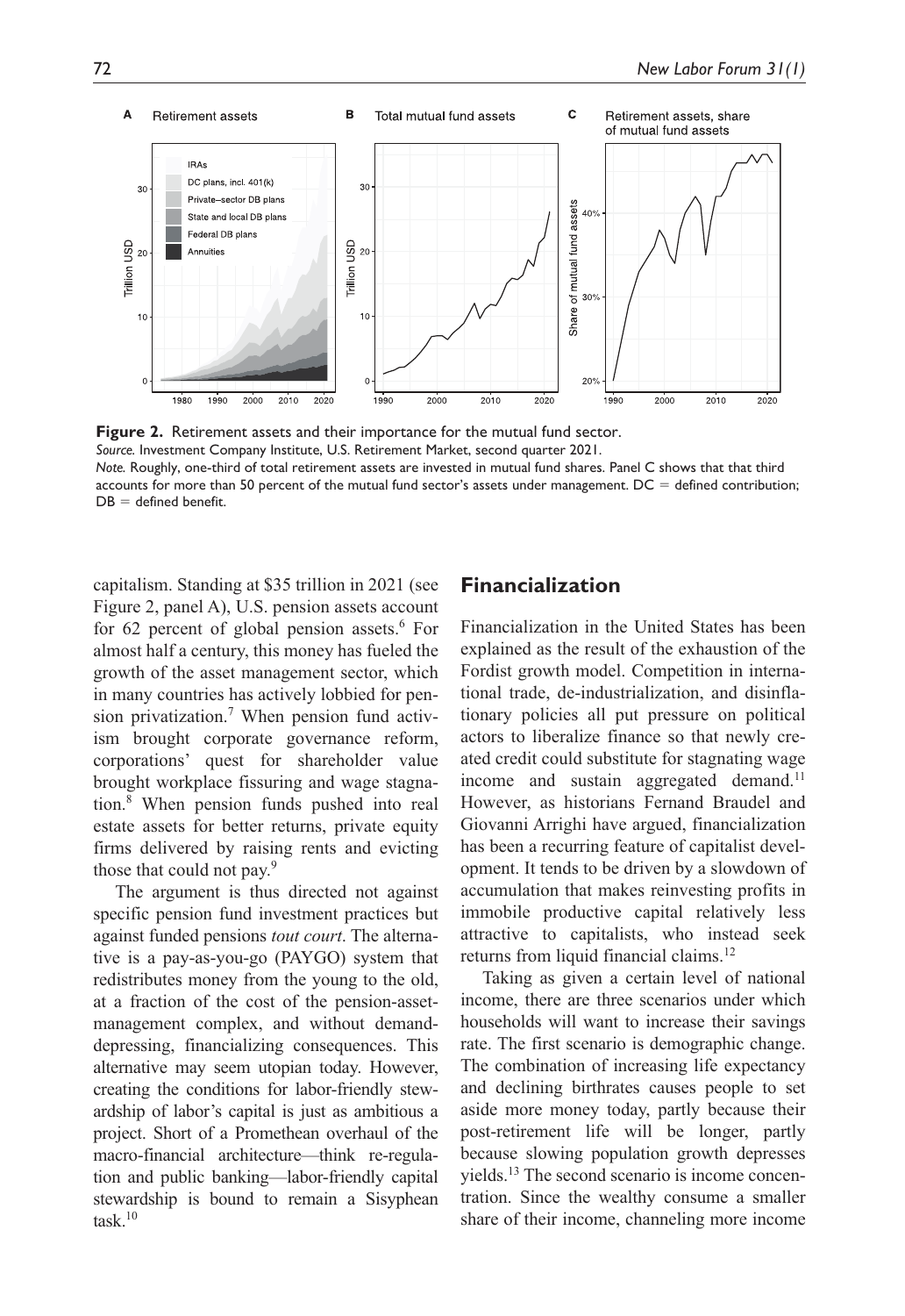their way increases desired savings.14 The third scenario encompasses policies that force households to save more. The single most consequential such policy is a funded pension regime.<sup>15</sup>

The past half-century has been a perfect storm. Societies across the world have grown older and more unequal. At the same time, and often in reaction to the pressures demographic and economic stagnation have placed on states' redistributive capacity, the capitalization and privatization of pension systems have proliferated.16 The resulting increase in long-term household savings has fueled the search for yield and the growth of the asset management sector—two core aspects of financialization.

### **Funded Pensions and Financialization: Two Sides of the Same Coin**

Among the thorny issues discussed in the vast literature on the U.S. pension system are the degree to which labor can control its capital, the possibilities for using its control toward progressive ends, and the individualization of risk that comes with defined contribution plans.<sup>17</sup> What is often lost in those debates, however, are the broader economic and financial consequences of what some scholars have called "pension fund capitalism."<sup>18</sup> Rather than asking how labor can better wield what legal scholar David Webber has dubbed its "last best weapon," this essay examines the structural forces that tend to make this weapon misfire.

# *When pension funds pushed into real estate assets for better returns, private equity firms delivered by raising rents and evicting those that could not pay.*

In principle, pension funds *can* be a source of long-term capital serving the local economy, and they have historically played that role. Social scientists Michael McCarthy, Ville-Pekka Sorsa, and Natascha van der Zwan have detailed what "patient" pension capital looks like in practice, listing "the provision of financing for long-term business operations;

economically targeted long-term investment; passive 'anchor' ownership; and active corporate engagement."<sup>19</sup> They also argue, convincingly, that pension funds cannot be ascribed investment preferences independently of the meso-level institutional conditions under which they operate, namely, pension fund financing needs, governance capacities, and financial regulations set by the government.20

### *Where there are large institutional capital pools . . . there tend to be structural pressures that compel these actors to "push the envelope of existing investment norms."*

What is missing from this analysis, however, is the macro-level. Here, the institutional conditions for *pension* capital to be patient are the same as the institutional conditions for patient *financial* capital more generally. In the United States and elsewhere, these conditions prevailed during the three decades following World War II. As noted by the historian Jonathan Levy, during this "age of control," the United States succeeded in "inducing, but never coercing, capital to fix and settle on the ground, long term, within national territories."21 Perhaps not surprisingly, by the mid-1970s, the managers of institutional capital pools became key actors in overturning the conditions of such (soft) financial repression. Where there are large institutional capital pools—be they sovereign wealth, endowment, or pension funds—there tend to be structural pressures that compel these actors to "push the envelope of existing investment norms."22 Critics of pension fund capitalism have long argued that rather than financing entrepreneurs and fostering growth, pension money has "[inflated] capital markets in which unproductive takeover and corporate restructuring activity flourishes, while industrial production and employment activity stagnate."<sup>23</sup> At the same time, their capital feeds an asset management sector geared toward capitalizing an ever-increasing share of economic activity, thus expanding the universe of investable assets.

The need to push the envelope is hard-wired into the U.S. funded pension system, and the reasons run deeper than financing needs or plan design. As pointed out by economic historian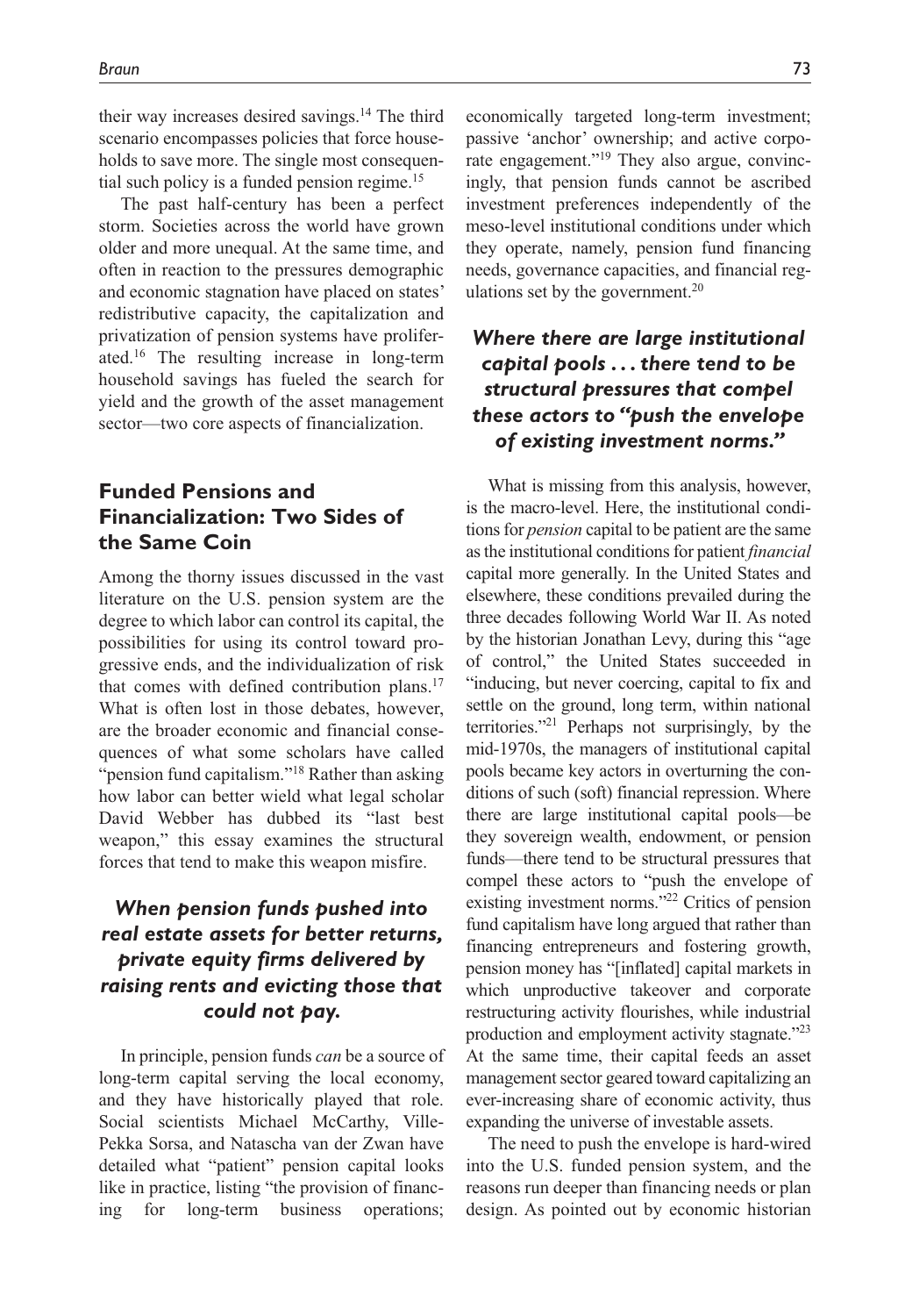|                                     | Funded pensions with             |                                              |                                                      |                                                |                                                                                              |
|-------------------------------------|----------------------------------|----------------------------------------------|------------------------------------------------------|------------------------------------------------|----------------------------------------------------------------------------------------------|
|                                     | $\ldots$ public-sector<br>assets | $\ldots$ private-<br>sector assets:<br>bonds | $\ldots$ private-<br>sector assets:<br>public equity | assets: public<br>equity-via asset<br>managers | private-sector  private-sector<br>assets: public and<br>private equity-via<br>asset managers |
| Labor's capital's Local<br>interest | development<br>and growth        | Local<br>development<br>and growth           | Shareholder<br>value                                 | and financial<br>liberalization                | Shareholder value Shareholder value<br>and financial<br>liberalization                       |
| Structural<br>power of<br>finance   | Low (financial<br>repression)    | Low (financial<br>repression)                | Medium (exit-<br>based)                              | High (exit,<br>voice and<br>control)           | High (exit, voice<br>and control)                                                            |

**Table 1.** Five Stages of Pension Fund Financialization.

*Source.* Benjamin Braun.

Avner Offer, it is "never noticed" by advocates of market provision "that financial markets are not large enough to support welfare transfers."24 Invariably, therefore, the supply of pension savings in search of investment outstrips demand for financing from the non-financial sector (firms, households, government). This mismatch means that pension capital contributes to asset price inflation and to declining yields in established, "conservative" asset classes, which in turn gives pension funds a strong incentive to lobby state and federal governments to allow them to move into high-risk investment strategies and asset classes. In this effort, they will invariably be supported by the asset management sector.

### *Once state governments gave in to pension trustees' demands to open high-yielding corporate securities to investment by pension funds, fiscal mutualism quickly went out the window.*

This theory of "pushing the envelope" helps explain the historical trajectory of pension funds' asset composition. As depicted in the top row of Table 1 (to be read from left to right), pension funds' asset composition has steadily moved from public, local, and developmentoriented investments to more private, global, and predatory investments. To some extent, this movement simply reflects financial liberalization and innovation over the course of the postwar period. At the same time, however, pension capital was a major *driver* of that liberalization and innovation. Throughout this period, it was far and away the largest institutional capital pool that fueled the growth of mutual, private equity, and hedge funds—in other words, of asset manager capitalism.

### **Pension Fund Assets: From Public and Local to Private and Global**

The macro-financial regime of the postwar period was characterized by substantial financial repression. Strict financial regulation and controls on international capital mobility subordinated private finance to the interests of the non-financial and the public sectors. To the extent funded pension systems existed, they were "characterized by a close proximity between the state and pension funds."<sup>25</sup> Accordingly, U.S. public pension funds held assets issued by the public sector, namely, treasuries and municipal bonds (see Figure 1 on opening page). In what historians Michael Glass and Sean Vanatta have aptly named "fiscal mutualism," New York public pension funds financed the construction of suburban schools (among other public infrastructure projects) by purchasing school district bonds at below-market yields (thereby financing white flight from New York City).<sup>26</sup>

Once state governments gave in to pension trustees' demands to open high-yielding corporate securities to investment by pension funds,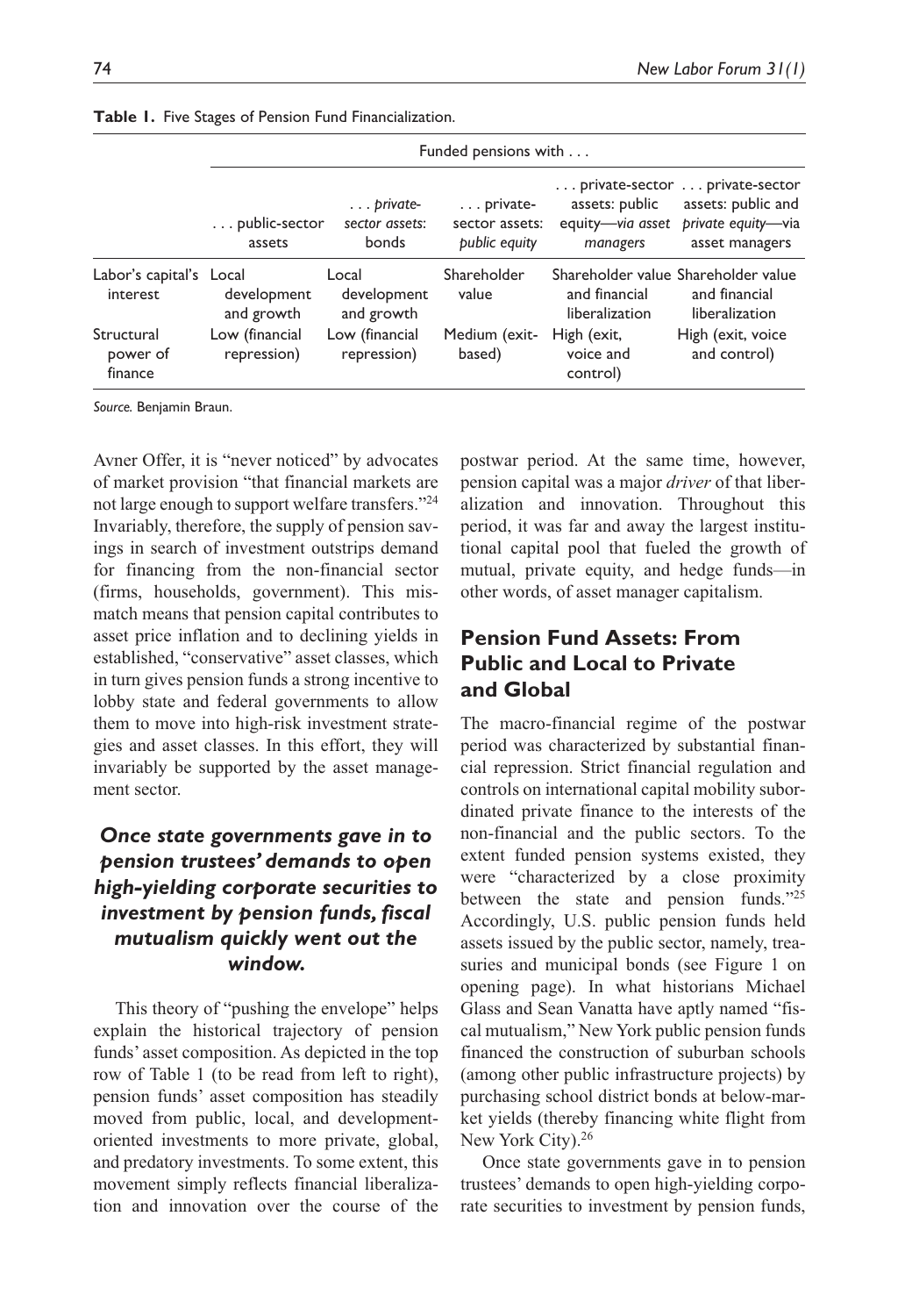fiscal mutualism quickly went out the window. It gave way to a regime under which pension funds invested in securities issued by private corporations—bonds at first, then increasingly, and eventually predominantly, equities (see figure 1, the opening graphic of this article). When, during the 1970s, the U.S. economy confronted increasing international competition, pension savings were heralded as a crucial source of "patient capital"—capital willing to support U.S. corporations in developing longterm strategies to match those of their competitors from corporatist Germany and Japan. However, as the shift into corporate equities accelerated over the course of the 1980s and 1990s, U.S. pension funds came to be categorized as the paradigmatic "impatient" investors whose power in the realm of corporate governance rested primarily in their ability to (threaten to) exit individual holdings.27

### *. . . [A]rguably [the] most controversial contribution of labor's capital to the growth of asset manager capitalism has been its push into alternative asset classes.*

The shift in pension fund investment from public to private assets is well documented, but the drive to "push the envelope" in the search for risk-adjusted return has since continued. The first step was the delegation of investment to external asset managers. Reliance on asset managers, which began as early as the move into equities in the 1960s, accelerated in the 1980s in the wake of the Employee Retirement Income Security Act of 1974 (ERISA), which imposed new "prudent man" and portfolio diversification requirements. Delegation to asset managers continued to increase throughout the 1990s and 2000s.28

By delegating portfolio management, pension funds have handed much of the power associated with stock ownership over to asset managers, whose interests are not generally aligned with those of labor's capital. Unlike pension funds, whose principals are somewhat ambiguous about the distribution of income between capital and labor—their beneficiaries

are recipients of wage income today and capital income tomorrow—for-profit asset managers are in the business, first and foremost, of maximizing their own assets under management. This translates into a pursuit of shareholder value in the case of actively investing asset managers and an overall preference for high asset valuations. Delegation thus adds an investor-asset manager agency problem to the classic shareholder-manager agency problem—the interests of asset managers are not aligned with those of pension fund beneficiaries.<sup>29</sup>

The importance of labor's capital for the growth of the mutual fund industry cannot be overstated. Figure 2, Panel A, shows the spectacular growth of total retirement assets, from \$370 billion in 1974 to \$35 trillion in 2021. Of the six main categories, individual retirement accounts (IRAs) and defined contribution plans  $(including 401(k)s)$  have seen the fastest growth in recent years. Panel B shows the growth of mutual fund assets, from \$1 trillion in 1990 to \$26 trillion in 2021. Panel C shows the extent to which the growth of mutual funds has been fueled by retirement assets, whose share in total mutual assets is up from 20 percent in 1990 to more than 50 percent in 2021.

The growth of mutual funds in general, and of providers of exchange-traded funds in particular—notably the three giants BlackRock, Vanguard, and State Street—has turned U.S. corporate share ownership and corporate governance upside down. Asset manager capitalism constitutes a distinct corporate governance regime, characterized by concentrated, yet diversified, shareholdings by for-profit asset management companies with fee-based business models, with little interest in the economic performance of individual portfolio firms.30

### *. . . [L]abor's capital [has become] a major protagonist in a radical transformation of residential real estate into an asset class for institutional capital pools . . .*

The most recent, and arguably most controversial, contribution of labor's capital to the growth of asset manager capitalism has been its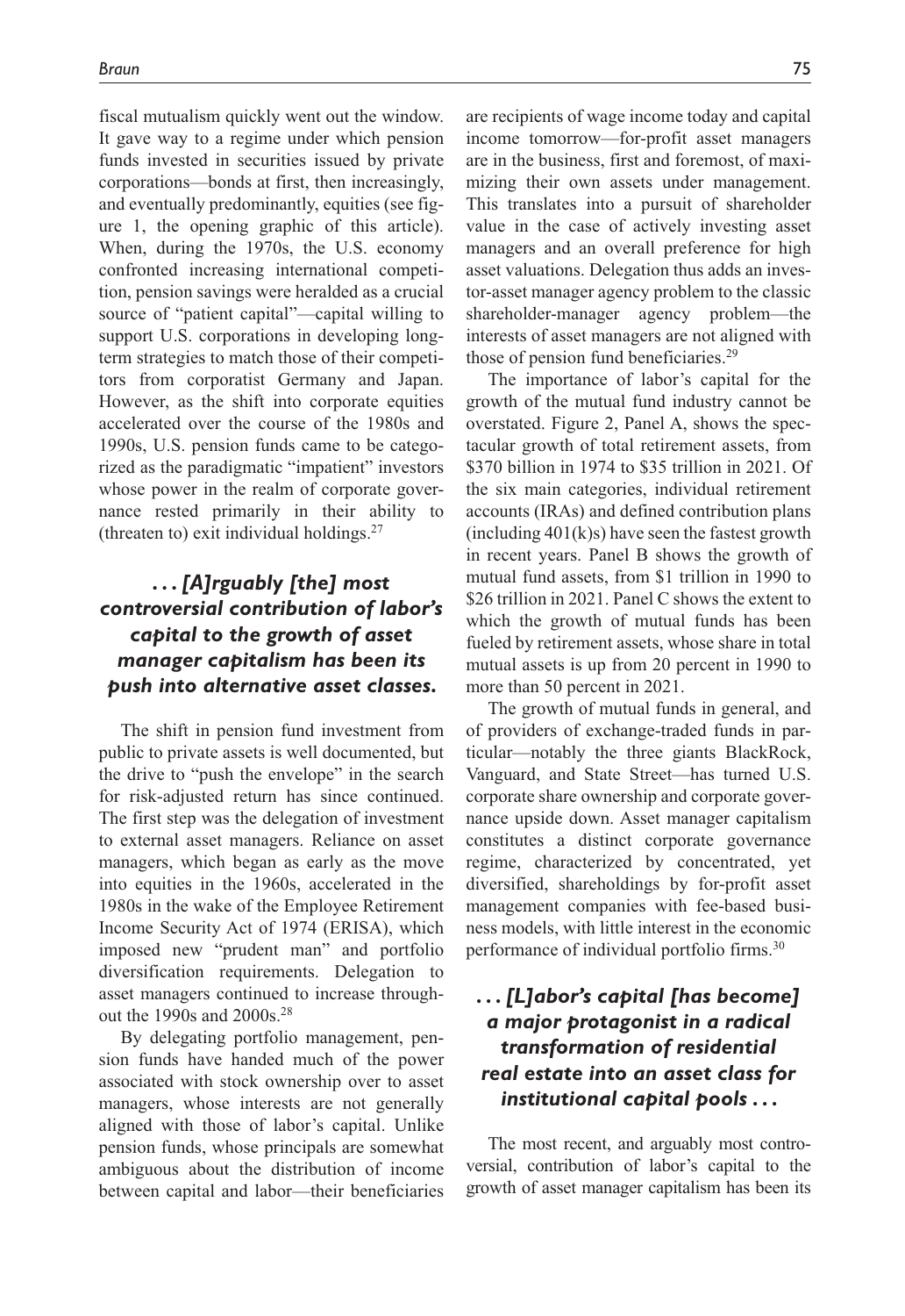

**Figure 3.** Asset allocation of U.S. public pension funds. *Source.* Public Plans Data. Center for Retirement Research at Boston College, Center for State and Local Government Excellence, and National Association of State Retirement Administrators, 2021. *Note.* Cash holdings—which are small and invariant—are excluded for readability.

push into alternative asset classes. In addition to seeking direct exposure to real estate and commodity assets, public pension funds in particular have shifted large amounts of money into private equity and hedge funds. Figure 3 plots this shift using data from 210 state and local pension plans (accounting for 95 percent of state and local plan assets), divided into size quintiles. It shows that across size groups, public pension funds have roughly tripled their alternatives share, from under 10 percent in 2001 to 30 percent in 2020. As in the case of the end of fiscal mutualism in the 1960s, public pension funds' move into hedge funds was not preordained but required regulatory action. Up until 1996, hedge funds were prohibited from doing business with entities that had fewer than one hundred shareholders. Congress eliminated this rule with the National Securities Markets Improvement Act of 1996, thus opening hedge funds to pension fund trustees.<sup>31</sup> Private equity funds have attracted even more public pension plan capital than hedge funds. They channel this money into leveraged buyouts, whose profitability has long been known to be achieved at the expense of worker wages, health, and safety. Private equity firms have also increasingly invested in real estate assets across the world, making labor's capital a major protagonist in a radical transformation of residential real estate into an asset class for institutional capital pools.32 For example, among the eight investors

in the Blackstone Property Partners Europe fund, which invests in various types of real estate assets across Europe, the two largest—committing \$750 and \$470 billion, respectively—are the California Public Employees' Retirement System (CalPERS) and the California State Teachers' Retirement System.33

### **To Make Things Better for Labor, Make Them Worse for Labor's Capital**

Today, asset managers rule supreme in the economy. Mutual and exchange-traded fund giants such as BlackRock and Vanguard dominate corporate governance, while private equity firms gobble up everything from elderly care homes to single-family houses. The fodder on which these asset managers have grown so bulky was labor's capital, and much of the power they wield as shareholders has been won by pension fund activists. Business scholar Richard Marens' "ironic conclusion" is therefore correct—pension fund activism has done "more to assist the investment community than the American labor movement."34 This conclusion may be ironic, but it is not surprising. The reason the hopes of Barber and Rifkin have not been fulfilled is that financial capital earmarked for pensions is still financial capital in search of return, structurally geared toward "pushing the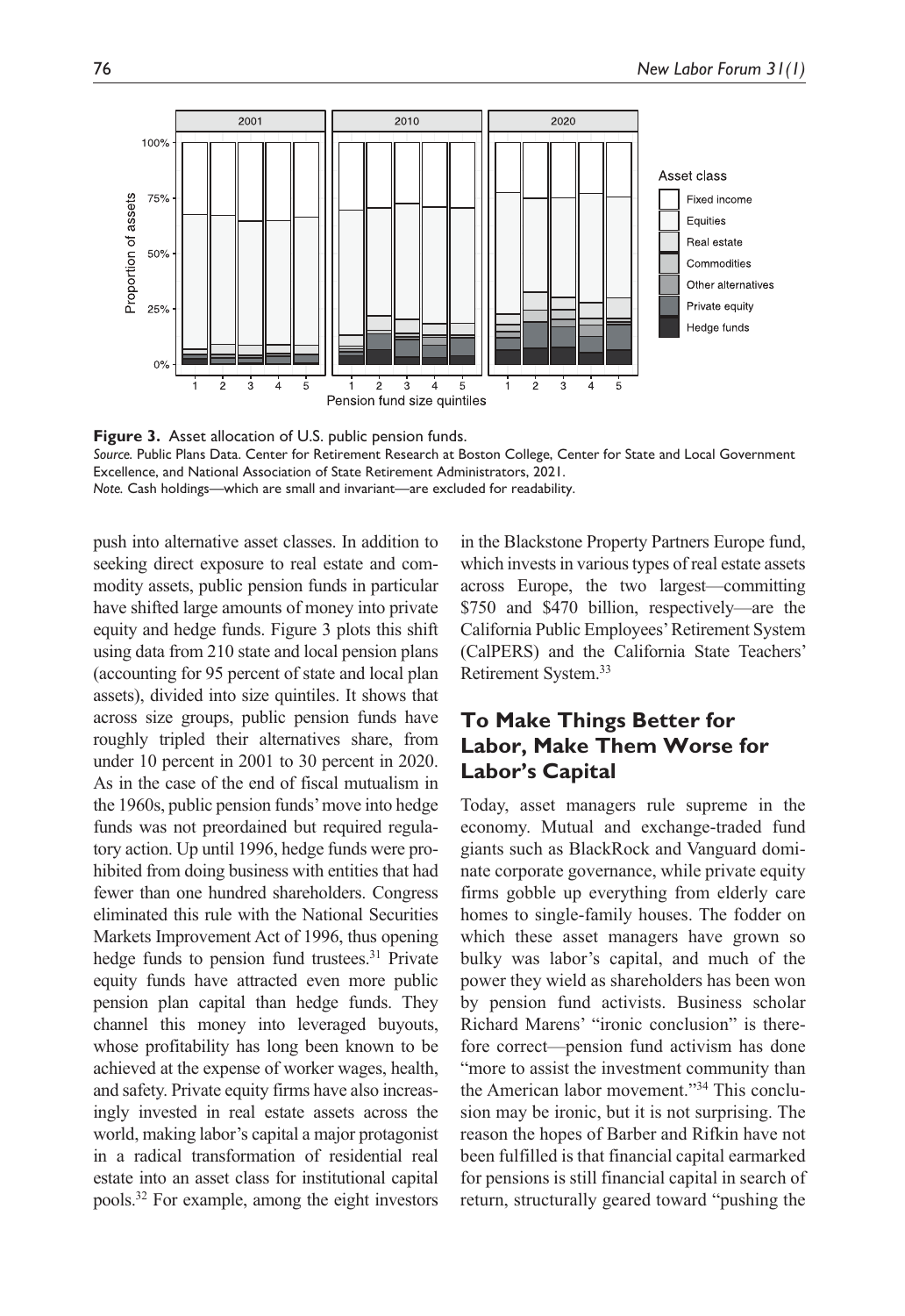envelope" in terms of investment practices, asset classes, and financial liberalization.

# *. . .[P]ension fund activism has done "more to assist the investment community than the American labor movement."*

The 35-trillion-dollar question, then, is whether a viable path back to a version of the fiscal mutualism of the early 1960s exists. As governments across the world are looking to finance the economic and technological transformations necessary for decarbonization, this question could not be more urgent. Can labor's capital provide long-term patient capital for public and private, but primarily local, development-oriented, and green investment projects? The answer is yes, such a path exists, but it is rockier than the Barber-Rifkin tradition has been ready to acknowledge. In a system in which financial return is structurally linked to predation, exercising labor power through capital stewardship is doomed to fail. Unlocking the progressive promise of labor's capital requires a macro-financial regime that strictly regulates finance and that allows for greater economic democracy. The public would play a much greater role in credit creation and allocation, labor's capital would be uncoupled from the for-profit asset management sector, and employee equity funds and other forms of mutual ownership would institutionalize profitsharing and co-determination at the firm level.<sup>35</sup> On the transition path to such a "real utopia," funded pensions appear as an obstacle rather than a stepping stone because they create a sequencing problem—things would have to get worse for labor's capital before they get better for labor.

#### **Acknowledgments**

I would like to thank Philipp Golka, Sanford Jacoby, Sean Vanatta, and Natascha van der Zwan, as well as the editors, for their time and their constructive comments on an earlier draft of this essay.

#### **Declaration of Conflicting Interests**

The author(s) declared no potential conflicts of interest with respect to the research, authorship, and/or publication of this article.

#### **Funding**

The author(s) received no financial support for the research, authorship, and/or publication of this article.

#### **ORCID iD**

Benjamin Braun **b** [https://orcid.org/0000-0002](https://orcid.org/0000-0002 -5186-5923) [-5186-5923](https://orcid.org/0000-0002 -5186-5923)

#### **Notes**

- 1. Benjamin Braun, "From Exit to Control: The Structural Power of Finance under Asset Manager Capitalism," *SocArXiv*, 2021, [https://](https://osf.io/preprints/socarxiv/4uesc) [osf.io/preprints/socarxiv/4uesc.](https://osf.io/preprints/socarxiv/4uesc)
- 2. Ken-Hou Lin and Donald Tomaskovic-Devey, "Financialization and U.S. Income Inequality, 1970-2008," *American Journal of Sociology* 118, no. 5 (2013): 1284-329; Lenore Palladino, "Financialization at Work: Shareholder Primacy and Stagnant Wages in the United States," *Competition & Change* 25 (2021): 382- 400; Ignacio Alvarez, "Financialization, Non-Financial Corporations and Income Inequality: The Case of France," *Socio-Economic Review* 13, no. 3 (2015): 449-75, doi:10.1093/ser/ mwv007.
- 3. Peter F. Drucker, *The Unseen Revolution: How Pension Fund Socialism Came to America* (New York: Harper & Row, 1976); Jeremy Rifkin and Randy Barber, *The North Will Rise Again: Pensions, Politics and Power in the 1980s* (Boston, MA: Beacon Press, 1978).
- 4. Patrick Dixon, "Capital Strategies for the Common Good: A Tool for Labor's Revival," *New Labor Forum* 30, no. 1 (2021): 60-68, doi:10.1177/1095796020983010; David Webber, *The Rise of the Working-Class Shareholder: Labor's Last Best Weapon* (Cambridge, MA: Harvard University Press, 2018); Larry Liu and Adam Goldstein, "Labor's Capital and Worker Well-Being: Do US Pension Funds Benefit Labor Interests?" *Social Forces*, no. soab025 (March 31, 2021), doi:10.1093/ sf/soab025; Richard Marens, "Waiting for the North to Rise: Revisiting Barber and Rifkin after a Generation of Union Financial Activism in the US," *Journal of Business Ethics* 52, no. 1 (2004): 109-23.
- 5. On pension financialization, see, for example, Natascha van der Zwan, "Financialisation and the Pension System: Lessons from the United States and the Netherlands," *Journal of Modern European History* 15, no. 4 (2017): 554-84. For recent comparative studies, see Marek Naczyk, "When Finance Captures Labor's Capital: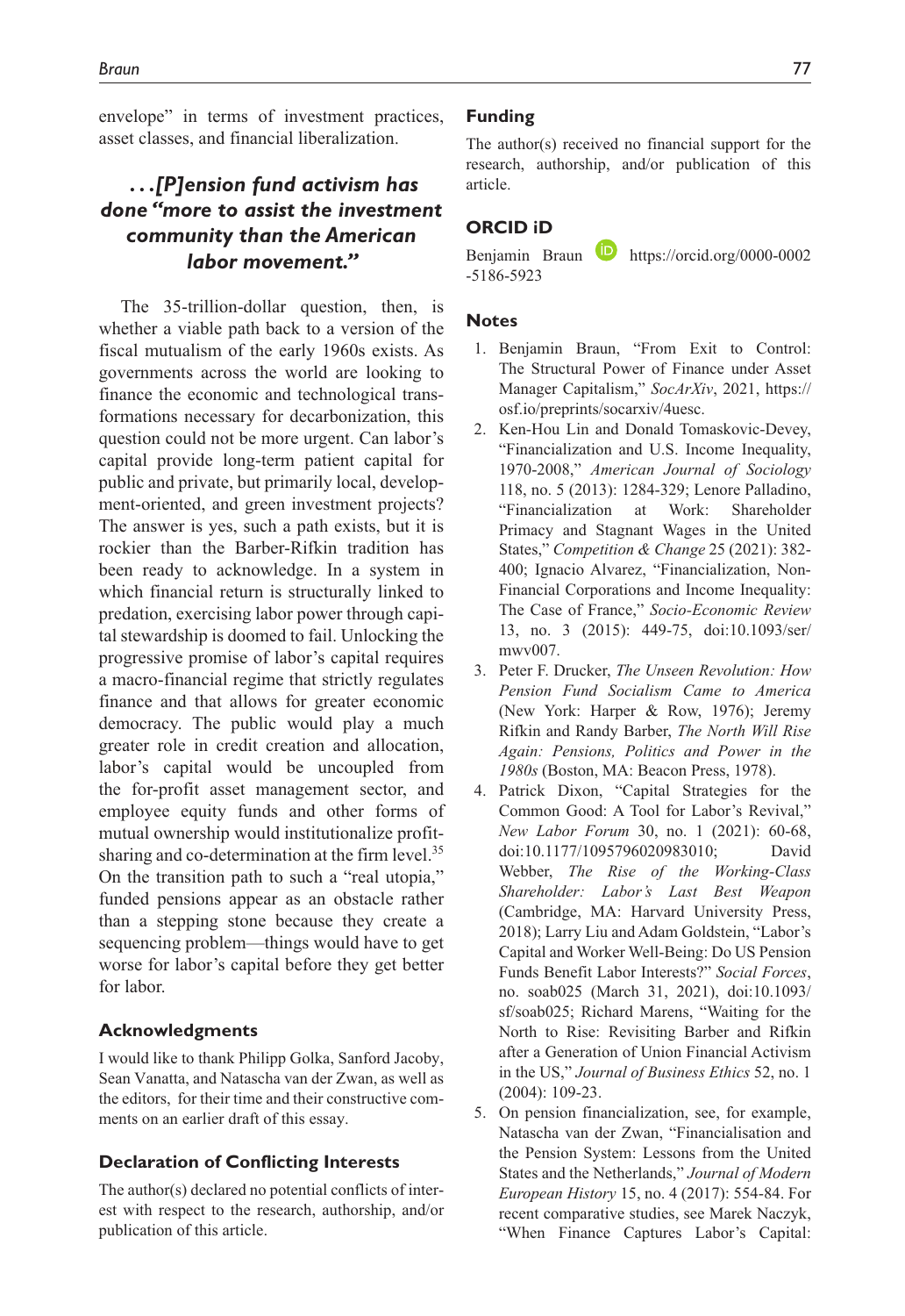Dominant Personal Pensions, Resurgent Occupational Provision in Central and Eastern Europe," *Social Policy & Administration* 52, no. 2 (2018): 549-62, doi:10.1111/spol.12383; Tobias Wiß, "Reinforcement of Pension Financialisation as a Response to Financial Crises in Germany, the Netherlands and the United Kingdom," *Journal of European Public Policy* 26, no. 4 (2019): 501-20; Natascha van der Zwan, "Modelos de Financiarización de Las Pensiones En Cuatro Estados de Bienestar Europeos," *Revista Internacional de Sociología* 78, no. 4 (December 15, 2020): e175, doi:10.3989/ris.2020.78.4.m20.007.

- 6. Thinking Ahead Institute, "Global Pension Assets Study 2021," 2021, [https://www.](https://www.thinkingaheadinstitute.org/research-papers/global-pension-assets-study-2021/) [thinkingaheadinstitute.org/research-papers/](https://www.thinkingaheadinstitute.org/research-papers/global-pension-assets-study-2021/) [global-pension-assets-study-2021/](https://www.thinkingaheadinstitute.org/research-papers/global-pension-assets-study-2021/).
- 7. Marek Naczyk, "Agents of Privatization? Business Groups and the Rise of Pension Funds in Continental Europe," *Socio-Economic Review* 11, no. 3 (01 2013): 441- 69, doi:10.1093/ser/mws012; Nils Röper, "Capitalists against Financialization: The Battle over German Pension Funds," *Competition & Change* 25, no. 3-4 (July 1, 2021): 428-52, doi:10.1177/1024529421993005.
- 8. David Weil, *The Fissured Workplace* (Cambridge, MA: Harvard University Press, 2014).
- 9. Brett Christophers, "How and Why U.S. Single-Family Housing Became an Investor Asset Class," *Journal of Urban History*, Advance online publication (2021).
- 10. See Robert C. Hockett, "Labor's Capital: Why and How to Put Public Capital at the Service of Labor," *New Labor Forum* 30, no. 1 (2021): 20-31, doi:10.1177/1095796020983317; Daniela Gabor, "Critical Macro-Finance: A Theoretical Lens," *Finance and Society* 6, no. 1 (2020): 45-55.
- 11. Greta R. Krippner, *Capitalizing on Crisis. The Political Origins of the Rise of Finance* (Cambridge, MA: Harvard University Press, 2011).
- 12. As does the political economy literature, historians of the *longue durée* of capitalism point to the exhaustion of a previously successful economic model as chief catalyst of financialization. However, unlike the political economy literature, the work of historians such as Braudel, Arrighi, and Bas van Bavel shifts from the demand for, to the *supply of*, financial capital as the driving force of financialization.
- 13. Adrien Auclert, Hannes Malmberg, Frederic Martenet and Matthew Rognlie, "Demographics,

Wealth, and Global Imbalances in the Twenty-First Century," National Bureau of Economic Research, 2021.

- 14. Atif Mian, Ludwig Straub, and Amir Sufi, "What Explains the Decline in R\*? Rising Income Inequality versus Demographic Shifts," 2021, [https://www.kansascityfed.org/docu](https://www.kansascityfed.org/documents/8337/JH_paper_Sufi_3.pdf)[ments/8337/JH\\_paper\\_Sufi\\_3.pdf.](https://www.kansascityfed.org/documents/8337/JH_paper_Sufi_3.pdf)
- 15. It is worth noting that pay-as-you-go systems are macroeconomically equivalent to funded pensions in that the value of retirement claims depends on the size of the economy at the point of retirement.
- 16. See, for example, Sarah M. Brooks, "Interdependent and Domestic Foundations of Policy Change: The Diffusion of Pension Privatization Around the World," *International Studies Quarterly* 49, no. 2 (2005): 273-94, doi:10.1111/j.0020-8833.2005.00345.x.
- 17. Michael A. McCarthy, *Dismantling Solidarity: Capitalist Politics and American Pensions Since the New Deal* (Ithaca, NY: Cornell University Press, 2017); Webber, *The Rise of the Working-Class Shareholder*; Jacob S. Hacker, *The Great Risk Shift: The New Economic Insecurity and the Decline of the American Dream*, rev. 2nd ed. (New York: Oxford University Press, 2019); Liu and Goldstein, "Labor's Capital and Worker Well-Being"; Sanford M. Jacoby, *Labor in the Age of Finance: Pensions, Politics, and Corporations from Deindustrialization to Dodd-Frank* (Princeton: Princeton University Press, 2021).
- 18. See, for example, Jan Toporowski, *The End of Finance: Capital Market Inflation, Financial Derivatives and Pension Fund Capitalism* (London: Routledge, 2000); Adam D. Dixon, "The Rise of Pension Fund Capitalism in Europe: An Unseen Revolution?" *New Political Economy* 13, no. 3 (2008): 249-70, doi:10.1080/13563460802302560; Gordon L. Clark, *Pension Fund Capitalism* (Oxford: Oxford University Press, 2000); Dirk Bezemer, "Pension Fund Capitalism: A Case Study of the Netherlands," IMK Working Paper (Duesseldorf: Hans Boeckler Foundation, forthcoming).
- 19. Michael A. McCarthy, Ville-Pekka Sorsa, and Natascha van der Zwan, "Investment Preferences and Patient Capital: Financing, Governance, and Regulation in Pension Fund Capitalism," *Socio-Economic Review* 14, no. 4 (2016): 753-69.
- 20. McCarthy et al., "Investment Preferences and Patient Capital," 754.